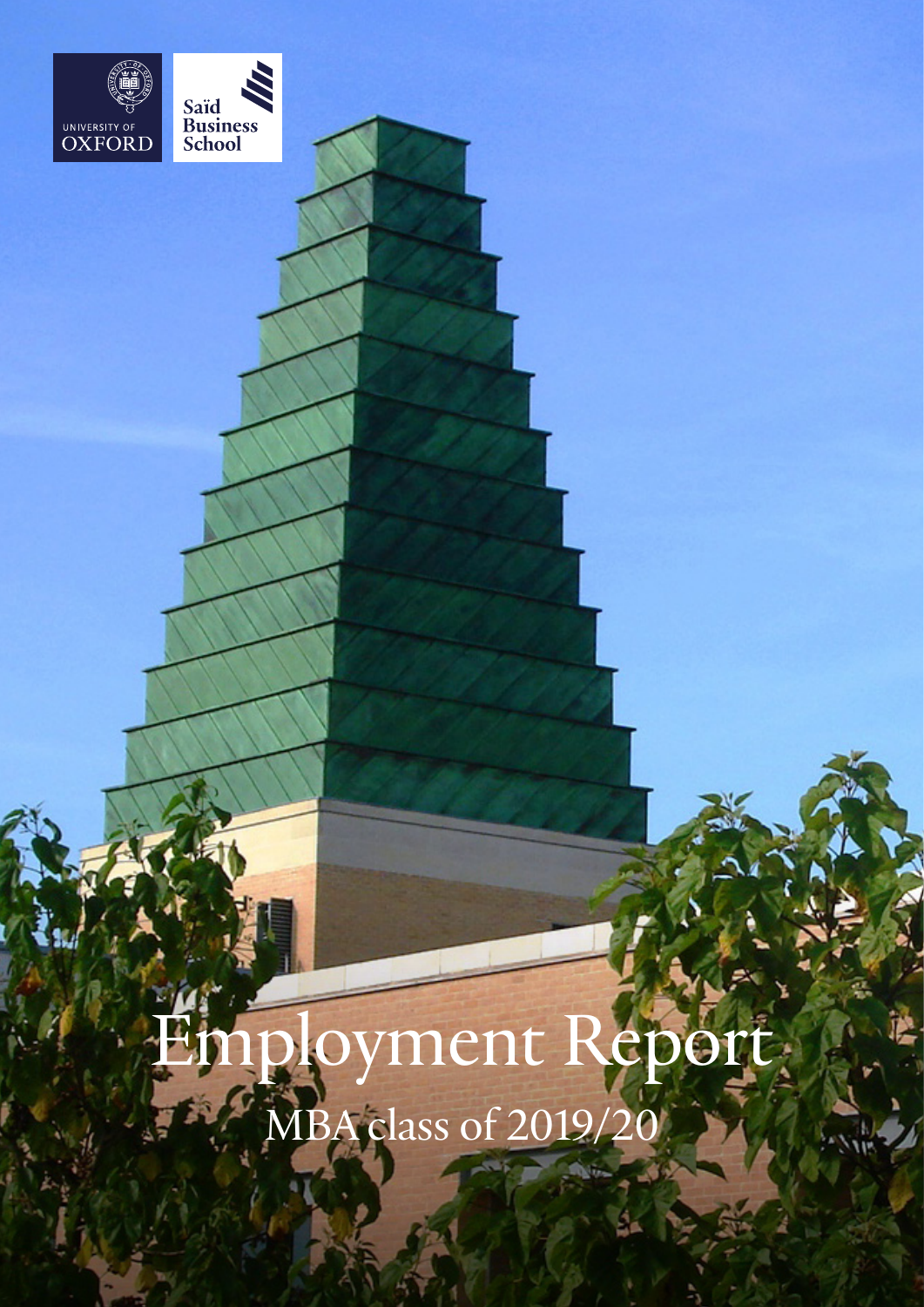## Resilience in the face of disruption



**Joy Bussell** Director of Career Development Saïd Business School University of Oxford

Following an unprecedented year in global terms, the inevitability of a disrupted employment landscape was met positively by the 2019/20 Oxford MBA Students. Despite the first wave of the pandemic colliding with the critical experienced-hire season, the employment rate for our students was 87% (compared to 95% the previous year), thus demonstrating resilience and fortitude against an uncertain employment market. As the pandemic unravelled, this has prompted slower and altered hiring cycles, and our students continued to receive strong offers from top employers beyond the reporting deadline cut-off.

As organisations emerge reshaped from this pandemic, rethinking how they work and deliver business, we saw 20.8% of Oxford MBAs heading into consulting roles (a rise of 4%). Finance careers accounted for just under 30% of offers (down a slim 1%), with roles in Social Impact, an area important to the Business School, seeing a drop through this unstable period – 8.4% compared to 11.9% last year. Most roles (41%) were achieved in Global Industries, and within this, unsurprisingly, Technology accounted for 27% of positions secured (up from 23.8%) reflecting continuing commercial confidence and growth.

Oxford Saïd celebrates a highly diverse student cohort, which includes geography. This year's global uncertainty was reflected in a shift in the destination countries of Oxford MBA students, and maybe

unsurprisingly, given the Covid-19 context, saw arguably a greater proportion of students returning to home geographies. 20% of students won roles in North America (up from 17.3% the previous year). There were corresponding rises too in Asia (20% this year vs 17.8% last year), and Australia and Oceania (5% this year vs 2.2% last year), whilst fewer (43% versus 51% last year) students secured jobs in the UK and Europe.

The average salary this year is £71,940 (compared to £73,433 last year) during a period of, arguably, less robust negotiating. The drop in average salaries was reflected across all the employment sectors, with the notable exception of Technology roles, averaging £74,941 (against £70,970 last year), reflecting market activity and confidence in this arena. Amidst the flux in global salaries, there has been a shift in average salaries across regions, with increases noted in the UK and the US, in contrast to downward shifts in most other geographies.

Other key markers for Oxford Saïd, celebrating the true diversity of the student population, include women achieving the highest individual salaries for this cohort and the School is proud of having near parity of male and female students, with 47% female MBAs in this class.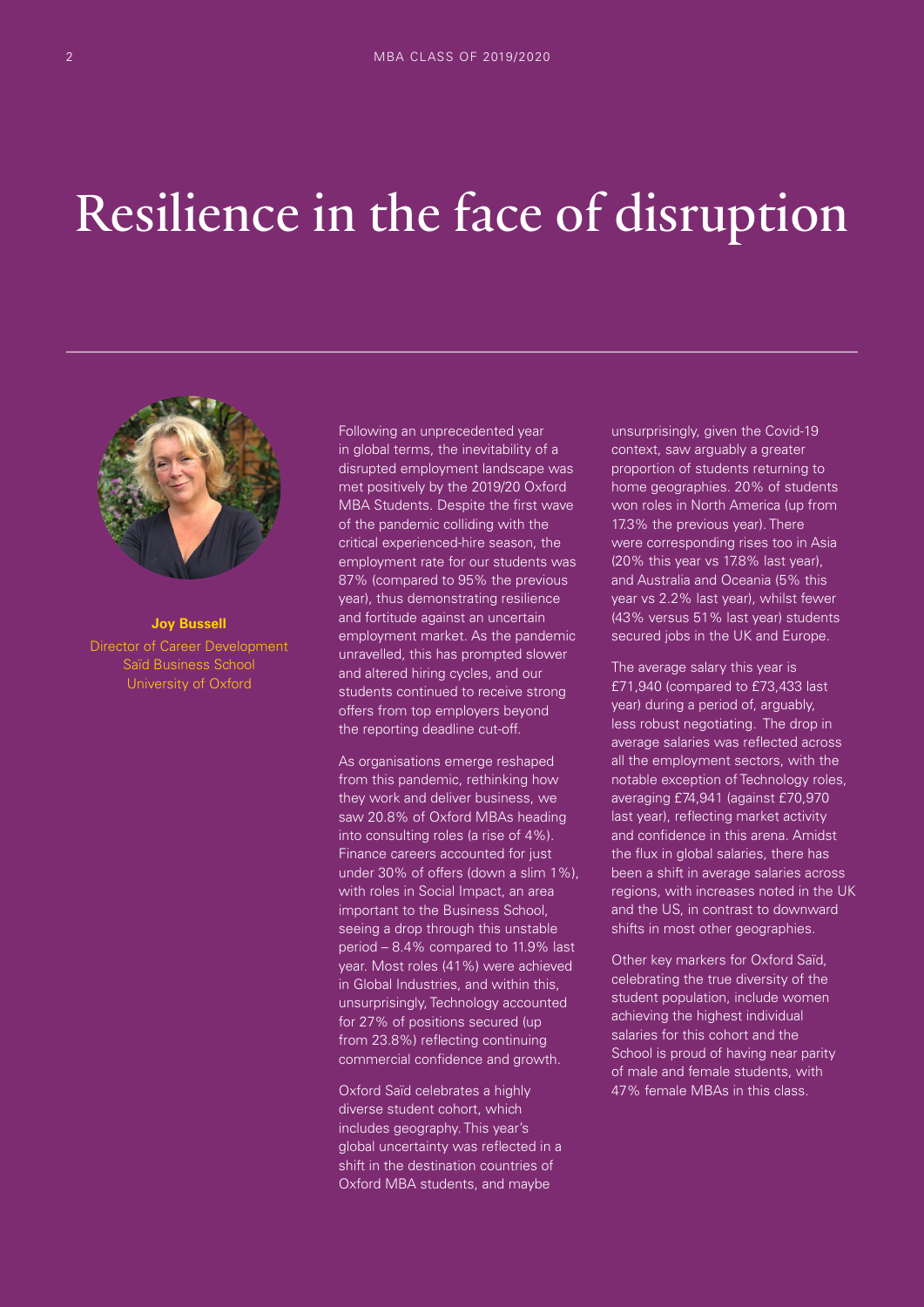# Class profile



### **MBA class of 2019/20**

work experience



average GMAT

### **Employment summary - Graduating students: 309 <b>Employment rate 87%**





average age

Note: Not seeking for other reasons includes students in the following categories:

returning to pre-MBA employer in the same/similar role, returning to own business, not seeking MBA-level role

age range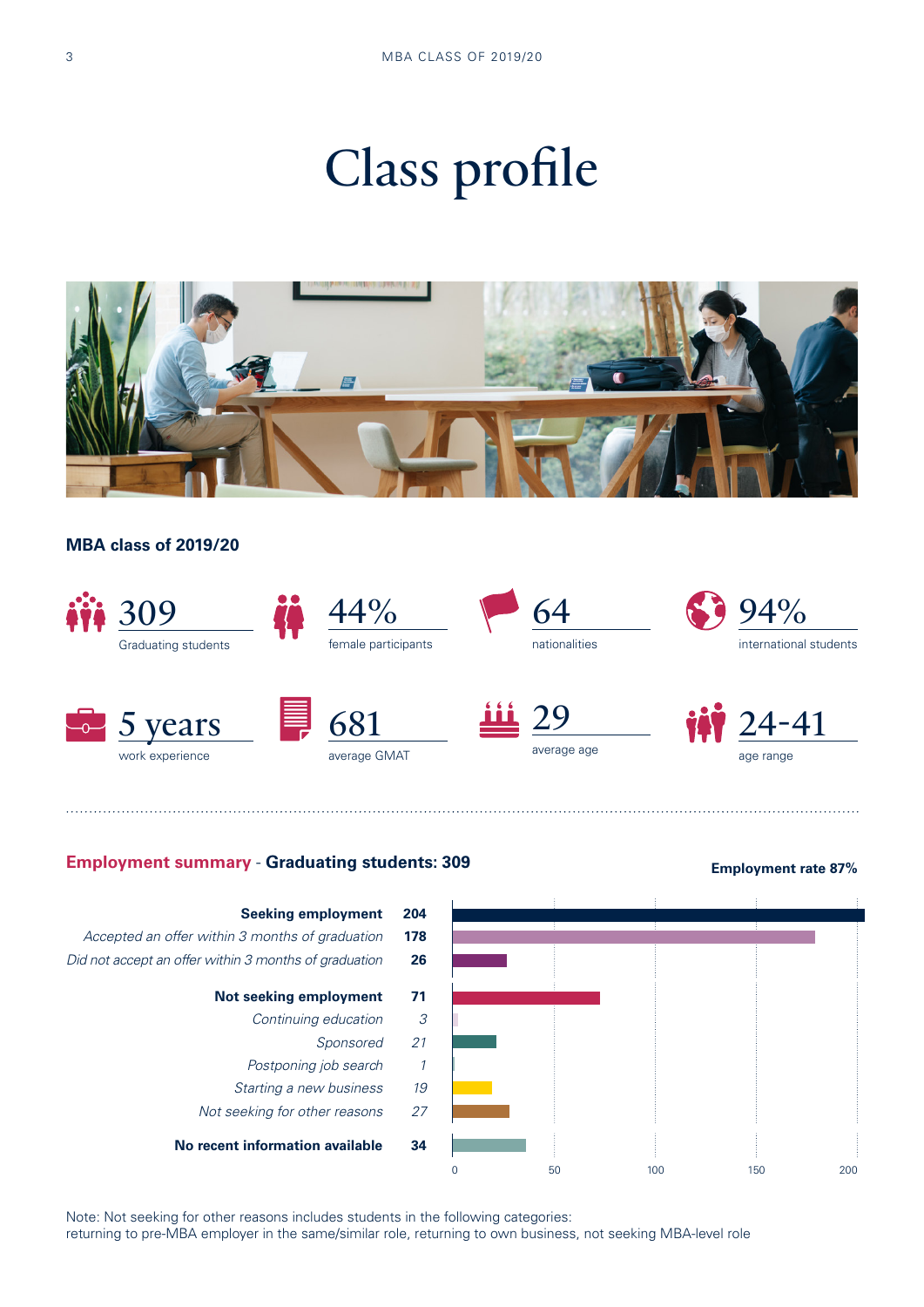# Employers and industries

Finance 29.8% Consulting 20.8% Impact 8.4% Global Industry, 41%

**C** Technology 27% ● Healthcare 3.9% (including products and services)

**Industries** 

of which:



#### **Finance**

- **• Admiral Group**
- **• Ashmore Asset Management**
- **• Bank of America**
- **• Bank of New Zealand**
- **• BEENEXT Capital Management Pte. Ltd**
- **• Broadridge**
- **• CCB Trust**
- **• CDC Group plc\***
- **• Deetken Impact**
- **• Discovery Limited**
- **• ELMA philanthropic services • Essence International Financial**
- **Holdings Limited**
- **• Forecastr**
- **• Goldman Sachs\***
- **• Grandeur Peak Global Advisors**
- **• Hong Kong Exchange Group**
- **• Houlihan Lokey\***
- **• ING**
- **• Intellect Design Arena**
- **• International Finance Corporation (IFC)**
- **• JAZZ VP**
- **• JP Morgan (UK)**
- **• Konfio**
- **• KPMG\***
- **• Munich RE**
- **• Neper Capital LLC\***
- **• New York Life Insurance**
- **• Old Mutual Limited**
- **• Paragon Partners**
- **• Peal Investment Partners**
- **• Plan International**
- **• Pro Capital**
- **• Qian Hai PE Fund of Fund**

- **• RBC**
- **• ReGen Ventures**
- **• Round Hill Capital**
- **• Speedinvest**
- **• Taikang Insurance Company**
- **• Tencent Holdings Limited**
- **• The CID Group**
- **• The World Bank Group**
- **• Tide**
- **• UNCDF**
- **• Vantage Capital**

### **Consulting**

- **• 14 North Strategies**
- **• Agnus Consulting**
- **• AlixPartners**
- **• Bain & Company\***
- **• Boston Consulting Group\***
- **• Business Sweden**
- **• Deloitte\***
- **• EY**
- **• FTI Consulting**
- **• Longevity Partners**
- **• McKinsey & Company\***
- **• Metyis**
- **• Open Capital Advisors**
- **• Partners in Performance\***
- **• Prophet**
- **• PwC**
- **• Samagra | Transforming Governance**
- **• Superlead Advisory**
- **• Tetra Tech International**
- **Development • The Birchman Group**
- **• Visagio**
- **• Wood Mackenzie**
- **• ZS Associates**
	-
- **• Agoda**
	- **• AGT Retail Ltd**

**Global industry**

- **• Air New Zealand**
- **• Alibaba Cloud International**

Other 2.2% Retail 11% Energy / Utilities 2.8% Manufacturing 0.6% Consumer Packaged Goods 1.1% Media/Entertainment 0.6% Transport 1.7%

 $\bullet$ 

 $\bullet$  $\Box$  $\sqrt{2}$  $\bullet$  $\bullet$ 

> **• NetEase • Nexans**

**• Roche • Sela • Shopee\* • SK hynix • Slice • Sook**

**• Sumup • SYSTEMIQ • Toggled • Trebor RX • Twitch • Ve Global**

**Impact • 60 Decibels**

**• GIZ**

**• IADB • IMAGINE • Integrate Health**

**• UNESCO**

**• Vestergaard**

**• NR Instant Produce Public Company Limited**

**• Ste Michelle Wine Estates**

**• Vifor Pharma Management Ltd**

**• BCGDV / Digital Boost • Boster Group**

**• Creative Destruction Lab • Festival de Lanaudiere**

**• Harvard Humanitarian Initiative • Harvard Pilgrim Health Care**

**• LilacBuds (an Admitas Advisory** 

**Services initiative)**

**• Verdance Group Pty Ltd**

- **• Amazon\***
- **• Amazon Web Services\***
- **• Arctoris**
- **• Axiad • Biocon**
- **• Boeing**
- **• Bolt**
- **• ByteDance/ TikTok**
- - **• Chewy**
	- **• Clifford Chance**
	- **• Competitive Media Technologies**
	- **• Dataminr**
	- **• DaVita**
	- **• Delivery Hero**
	- **• E2 Techspace Pvt. Ltd.**
	- **• EnergyAustralia**
	- **• Flixmedia**
		- **• Ford Motor Company**
	- **• Genesis Energy Holding**
	- **• Genpact\***
	- **• Google\***
	- **• Havas UK**

**• Kepler • Kheiron Medical • LeanTaaS • L'Oreal • MainStreet • NEAPOLI • Neptune Energy**

*Red***\*** *organisations hired two students or more* **Global Industry includes:** Consumer Packaged Goods, Energy/Utilities, Healthcare (including products & services),

**Impact includes:** Government, Non-profit, and Social Impact

**• Huawei • Intelligent Office • iSize Limited**

**• Johnson & Johnson\***

Hospitality, Manufacturing, Media/Entertainment, Other, Retail, Technology, Telecomms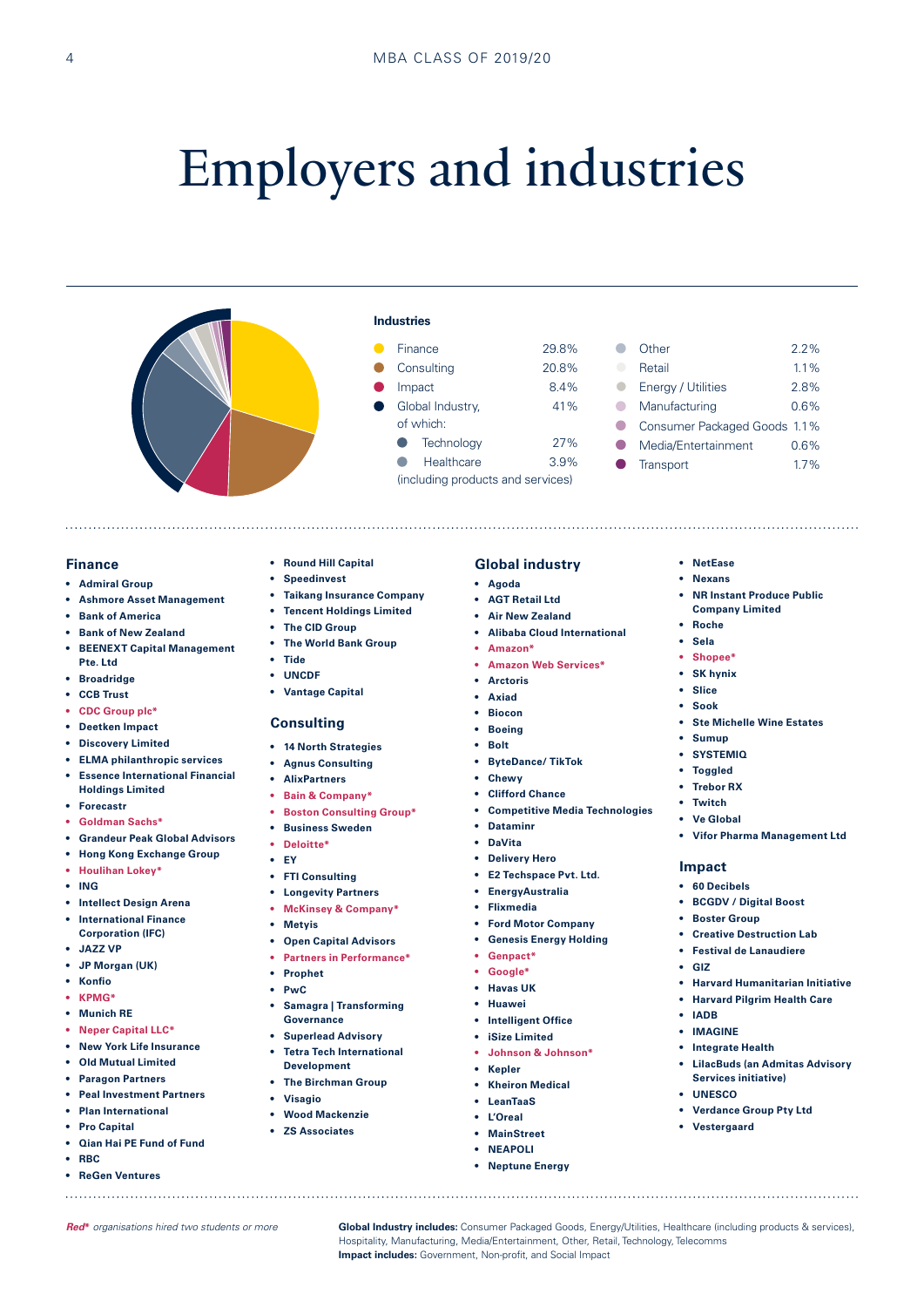### Destinations



### **Cities**

Graduates went on to work at organisations in 36 countries around the world including these cities:

- **Abuja Amsterdam Asunción Auckland Austin Bangalore Bangkok Basel Beijing**
- **Berlin Bogota Cape Town Chennai Chicago Denver Dubai Düsseldorf Hong Kong**
- **Islamabad Istanbul Jakarta Johannesburg Kuala Lumpur Lausanne London Los Angeles Luxembourg**
- **Manila Melbourne Mexico City Miami Milan Mumbai Munich Nairobi New Delhi**
- **New York Oslo Oxford Paris Philadelphia Riyadh Seattle Seoul Shanghai**
- **Shenzhen Singapore Sydney Taipei Tallinn Tokyo Toronto Vancouver Zurich**